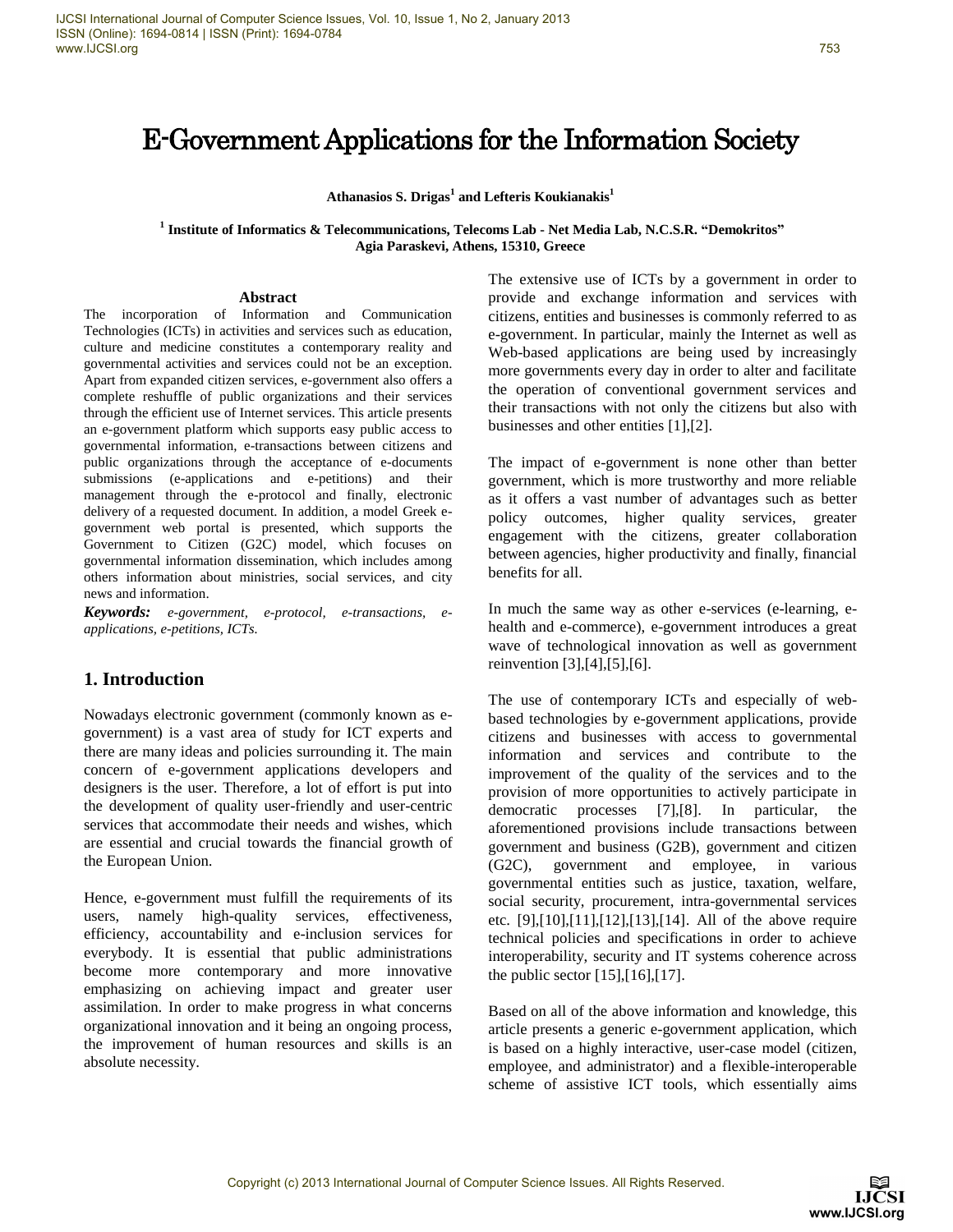towards the design and development of more modular etransactions. In addition, and within the aforementioned egovernment environment, a user-friendly Greek egovernment web portal was designed and created, which supports a very important e-government model, namely the Government to Citizen model (G2C), focusing on governmental information dissemination to Greek citizens, which includes among others information about ministries, social services, general information, etc. [18].

# **2. Structure of the E-Government Environment**

The e-government environment consists of three systems: A web portal, the e-protocol system and finally the eapplications/e-petitions system. The last two will be described as one, since the latter may be considered as an extension of the e-protocol system. The governmental organization consists of six departments (planning, havoc compensation, housing, protocol, finances and research). Each department has one director and a large number of employees.

#### 2.1 Web Portal's Environment Tools

The web portal environment includes tools that offer flexibility and adaptability depending on their use. The design of these tools is based on web services, such as discussion forums, chat, message box, e-libraries, which are widespread in the public web community. These tools are distinguished into two groups: ''informative'' and ''communicative''. On the one hand, the ''informative'' tools include services related to the information of governmental functions and their presentation. On the other hand, the ''communicative'' tools include services that allow the communication of users belonging to the same or different group (session level). The web portal environment enables the management of these tools according to the user groups' permission. More explicitly, the ''informative'' tools are the following: announcements, frequently asked questions (F.A.Q.) and e-libraries. Respectively, the ''communicative'' tools are: discussion forums, message boxes, chat and e-requests. Finally, it must be noted that the environment relates the tools according to the specific user level permissions. These levels are analyzed in the sections to follow.

#### 2.2 User Levels

Seven user levels are distinguished in the web portal environment. Different supporting tools exist in each one of them.

Depending on the corresponding use, these levels have also a different role: Administrator, Manager, Director, Employee, Protocol Administrator (Employee), Registered (Authorized) User and Unauthorized User (Guest). Each of them interacts with the other through the ''informative'' and ''communicative'' tools related to each level.

The administrator coordinates and manages the egovernment application through the administrative tools. The administrator determines which user level-group has the permission to use the corresponding ''informative'' and ''communicative'' tools. Moreover, the administrator can communicate with the other user levels in order to solve issues and has the privilege of updating the system. Finally, the administrator decides about the preparation, design and diffusion of the electronic content to the citizens. Through user friendly and interactive ICT web tools, the administrator authors the governmental content.

The Manager, Director and Employees user levels are described together, as they incorporate many similarities. The manager decides about the preparation, design and diffusion of the electronic content. Moreover, through the communicative tools, the employees cooperate with the directors, the directors with the manager and the manager with the administrator with respect to discussing solutions to problems and to exchange ideas for the better functionality of the system. Finally, these three user levels play an important and diverse role in the e-protocol chain, which will be described later.

The Protocol Administrator (Employee) is responsible for the e-protocol system. Besides the "informative" and "communicative" tools, he/she has the ability to view, change (under conditions) and add applications/petitions to the e-protocol system. The applications/petitions are fully categorized and new categories can be created.

The Registered (Authorized) Users have the ability to see and change specific information regarding their account, can view the progress of their applications/petitions and finally, they can make new applications/petitions that are supported by the e-application/e-petition system.

Finally, Unauthorized Users (Guests) can enter and search the data structure as a means of gathering important information. Finally, they may be informed about the news and events through the news and calendar service.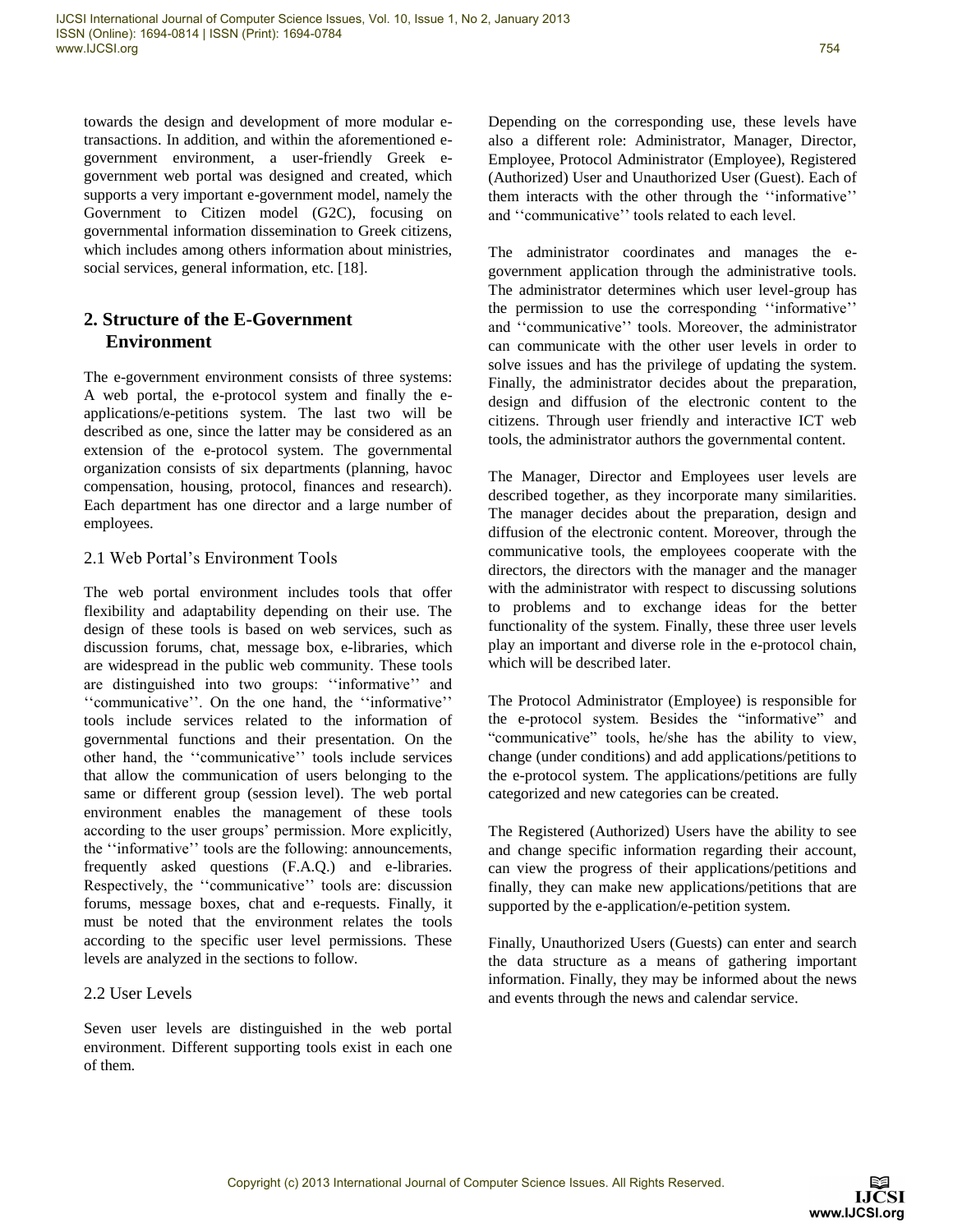# **3. User Tools and Services**

### 3.1 Administrative Tools

The environment provides administrative tools that are divided into two groups as follows: Management of the web portal system and management of the e-protocol and e-applications/e-petitions system. The management of the web portal system incorporates management of the "informative" services and management of the "communicative" services. The management of the informative services is an important issue, as through it the administrator has the flexibility to manage the following ontologies: The users, the main menu description, the elibrary, announcements and finally, the frequently asked questions (F.A.Q.). The environment tools enable the administrator to organize the informative content.

Correspondingly, the communicative services group consists of interactive forms through which the administrator manages chat session, the discussion forum and finally, the message box.

Management of the e-protocol and e-applications/epetitions systems incorporates management of the petitions, their categories and their deadlines. The transactions executed in each group concern retrieval, insertion and update of the corresponding data. All web requests/responses are carried out through interactive and user-friendly forms.

#### 3.2 Manager-Director-Employees Environment Tools

The environment tools for these user levels are divided into three groups: Communicative, Informative and General Services. The group of communicative services is the one that enables these three user levels to communicate with the other user levels. The tools that employ these tasks are: the discussion forum, the message box, and chat. The second group of the informative services consists of tools that enable the fast access and management of the electronic content. This content cannot be accessed by unauthorized users. The general services group includes tools that are different for each user level and play an essential role in the e-protocol chain.

#### 3.3 Protocol Employee Environment Tools

The environment tools of this user level are similar to the ones mentioned in 3.2. In addition, this level has extended tools regarding the e-protocol system. The protocol employee has more privileges in the e-protocol system and can also interact with the e-petitions system. This level is the starting and ending point in the e-protocol chain.

#### 3.4 Registered-Authorized Users Environment Tools

The registered-authorized users have permission to interact with the e-Petitions system. They can submit an application to the agency, as long as it is supported by the system. Moreover, the registered-authorized users have the ability to track the status of the applications they had submitted in the past. Finally, they can view and change some of their account information.

#### 3.5 Guest-Unauthorized Users Environment Tools

The Guests – Unauthorized Users, on the other side, can browse the web portal in order to obtain valuable information regarding the agency and/or the issue(s) they wish to apply for. In order to apply, the guestsunauthorized users have to create an account (register) and interact with the e-Petitions system.

# **4. Structure Presentation**

# 4.1 General Description

The presented environment is used as the web portal of the Earthquake victims' Compensation Agency. The application serves as a means for the electronic collaboration of the agency's employees as well as for the general informing of citizens regarding the e-services. The basic contribution is the application of the communicative services (discussion forum, chat, message box) as a means of central-based communication of the agency with its employees and with the citizens. The main objective of the developed infrastructure is the diffusion of information from the agency to everyone and the improvement of the eservices to the citizens. The portal's contribution with respect to information and valorization is the diffusion of the agency's information and services to the simple Internet user.

#### 4.2 The Core of the E-Protocol System

The e-Protocol system accepts petitions from various sources such as deposits, faxes, standard mail, e-mail and from the Internet. In the case where the petition's source is the Internet, the applicant receives a confirmation number and directions in order for his/her application to be fully registered. This mechanism is intended to avoid fake applications entering the e-protocol system.

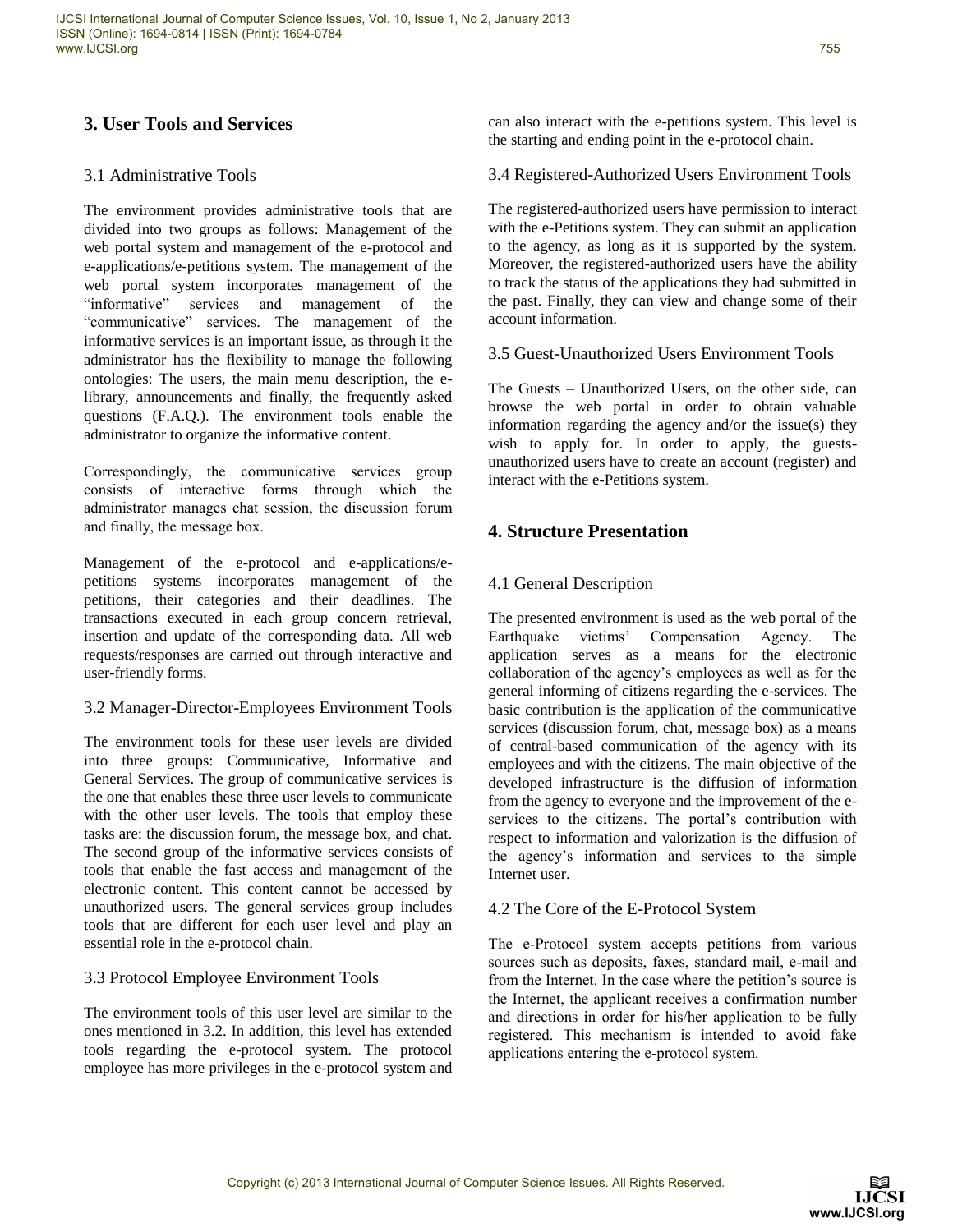Once a new petition has entered the system, the application is regarded as a new task that must be assigned to someone in order to process it. In the beginning it is assigned by the Protocol Administrator to the Department Manager, who in his/her turn assigns it to one or more Department Directors and the latter to one or more employees. Finally, it reaches the Protocol Administrator who completes it and sends it to the Correspondence Office. All steps are automated and the system has been designed so as to minimize the need of human intervention. For instance, the users are notified by the system when a new task is assigned to them.

#### 4.3 Security

The transactions are made under secure communications (SSL) and there is an idle timeout of 20 minutes. If there is no activity during this period, the system automatically logs out the user.

# **5. A G2C Web Portal**

As it was mentioned before, within the presented egovernment environment, a user-friendly Greek egovernment web portal was designed and created, which supports a very important e-government model, the Government to Citizen model (G2C), focusing on governmental information dissemination to Greek citizens, which includes among others information about ministries, social services, and city news and information.

#### 5.1 Structure of Content

The government to Citizen Web portal that will be described contains three links (government info, Greek news and info-city). The structure content of the system consists of the following steps:

In the first step, there was the task of collecting all the necessary information regarding the objectives of the portal. That is to say information regarding all of the Ministries of Greece, the hospitals, pharmacies, cinemas, news agencies and other social services in the city was collected, in order to be assessed.

In the second step, there was the task of categorizing this information after the assessment, in order to have a more clear view of how to organize it and present it in the best possible way. The presentation of the information within a web portal is materialized bearing in mind the needs of the user-visitor at all times. The main aim is to render the web portal accessible and user friendly to the user-visitor, who will be able to easily and quickly navigate through the web pages of his/her choice, without having to spend time unnecessarily on searching. In this case, the information regarding the Greek Ministries, the Greek News Agencies and the info-city was presented in separate web pages.

The third step involved the studying of the appropriate econtent. This task was undertaken aiming at presenting only the most interesting and necessary information for the users-visitors rather than feeding them with redundant information. Following this task, the e-content was written and embedded into the system.

The final task had to do with the in depth study of the standards and technologies used for the creation of this web portal. Such technologies include HTML for the design of the web pages and the FLASH technology, which was used in order to provide zoom in and zoom out services to individuals with visual impairments. The "design for all" approach was adopted constituting the web environment user friendly equally to disabled individuals as it is for normal citizens.

# 5.2 G2C Web Portal Presentation

The G2C Web Portal main page namely, "E-government Services", contains the three links, regarding information about life in Greece. The Main Page of the system has a very simple structure with a single column of the three links, in order to help the user-visitor navigate more easily. All three of these links, will be analyzed in detail, namely, "Government Info", "Cities Info" and finally "Gr News".

By clicking on the link "Government Info" on the main page, the user enters the correspondent page. There, the user can find a list of links of all the Greek Ministries. When clicking on one of the Ministries, the user will have access to information such as the address, the telephone and fax numbers and finally the web address of each Ministry, which appears on the right hand side of the page.

Hence, the user-visitor has the possibility of initially obtaining basic information about a Ministry of his/her choice such as its phone number and address. More specifically, the personal phone numbers of the Minister, Deputy Minister and General Secretary of the Ministry can also be found in this page. For more information regarding the specific Ministry, the user has the possibility of visiting the Ministries web site, by simply clicking on the provided link.

Correspondingly, by clicking on the link "Info City", the user enters the corresponding page. This page presents the implementation of an info-city for the two largest cities in Greece namely, Athens and Salonika, information that is essential for both a citizen and a visitor.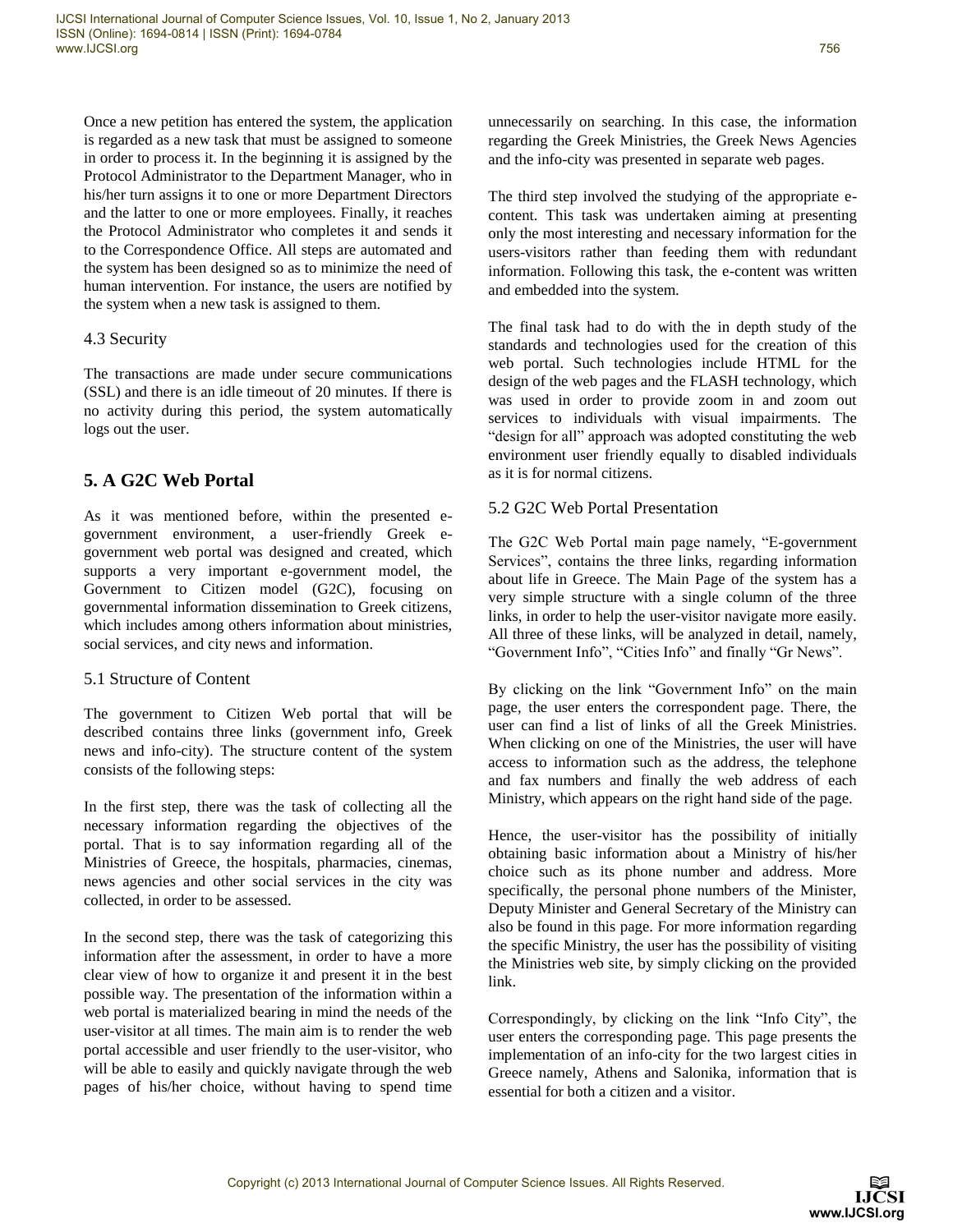After choosing his/her preferred language (Greek or English), the user enters another page, whereby the page instigates the user to choose one of the two aforementioned cities (Athens or Salonika). After the selection of the city, a page is loaded where the user can choose one of the following social services, to get informed about vital and useful information regarding the city's activities and services of his/her interest, such as theatres, cinemas, pharmacies, hospital, useful phone numbers, inter-city motor buses, airlines, radio-taxis, railways, radio stations, TV channels, museums and art galleries.

By clicking on one of the above links, the user can get all the necessary information regarding these institutions. For example by clicking on the link "Cinemas", the user accesses information about all the cinemas in the city, their addresses and their telephone numbers.

As it was mentioned before, the FLASH technology, which was used in order to provide zoom in and zoom out services to individuals with visual impairments. By right clicking the mouse and selecting the "zoom in" function, the user views a larger version of the web page. Reversely, by choosing the zoom out function, the user can view the original version of the web page.

Finally, by clicking on the link "Gr News", the corresponding page loads. This page provides Greek news to the web users-visitors and to the overseas Greek citizens. It contains news from well-known Greek radio stations and news agencies and acts as a Greek news library. This is the first ever Greek media web portal. By clicking on one of the image links, the user can access information regarding the correspondent radio station or news agency such as their program as well as news feedbacks.

# **6. Conclusions**

The aim of e-government and of EU governments in general is the simplification, acceleration and improvement of governmental e-services and e-provisions to the citizen, to businesses and to other interested entities. The E-Europe policy emphasizes on online government with the use of modern ICTs in order to ensure the easy, efficient and user-friendly online access to governmental information, services and decision-making procedures. In other words, the basic aim is the design and development of web-based services towards the improvement of access to public information and services, the improvement of etransactions transparency and security and finally, to

ensure the access to specific data in order that the citizens can actively participate in decision making processes.

It must be mentioned that when discussing improvement of governmental services to the citizen, it is from both a quantitative and a qualitative point of view. In addition, it means the restructuring as well as the reengineering of government entities and their respective provided services since now they incorporate state-of-the-art ICT technologies and particularly web-based tools and services.

The life cycle of an e-government transaction, begins with the easy access to governmental information and services, then moves on to the actual e-transaction between the citizen and the governmental body before the e-delivery of the requested document to the citizen.

In order to achieve a successful life cycle it is essential to design and develop an e-government platform that can support e-protocol and e-applications/e-petitions functions. This paper presented an e-government platform that was developed for a Greek public entity that supports the aforementioned functions and which presents the practical use and importance of the integration of ICTs into the different aspects of traditional government. More particularly, this e-government platform provides public information diffusion, it accepts e-document submissions and it manages them through e-protocol and finally, it supports easy communication among the entity's departments as well as robust and user-friendly management, storage, search, retrieval, handling and delivery of the e-documents.

#### **References**

- [1] K. Metaxiotis, and J. Psarras, "E-Government: New Concept, Big Challenge, Success Stories", Electronic Government: An International Journal, Vol. 1, No. 2, 2004, pp.141-151.
- [2] Z. Fang, "E-Government in Digital Era: Concept, Practice, and Development", International Journal of the Computer, the Internet and Management, Vol. 10, No. 2, 2002, pp.1-22.
- [3] A. Drigas, J. Vrettaros, D. Kouremenos, and P. Stavrou, "Elearning Environment for Deaf People in the E-Commerce and New Technologies Sector", in WSEAS Transactions on Information Science and Applications, 2004, Vol. 1, No. 5, pp. 1189.
- [4] A. Drigas, J. Vrettaros, and D. Kouremenos, "An E-Learning Management System for the Deaf People", in WSEAS Transactions on Advances in Engineering Education, 2005, Vol. 1, No. 2, pp. 20-24.
- [5] A. Drigas, "E-Course Support and Delivery for E-Psychology", in WSEAS Transactions on Advances in Engineering Education, 2005, Vol. 1, No. 2, pp. 25-28.
- [6] A. Drigas, and L. Koukianakis, "A Modular Environment for E-Learning and E-Psychology Applications", in WSEAS Transactions on Information Science and Applications, 2004, Vol. 6, No. 3, pp. 2062-2067.